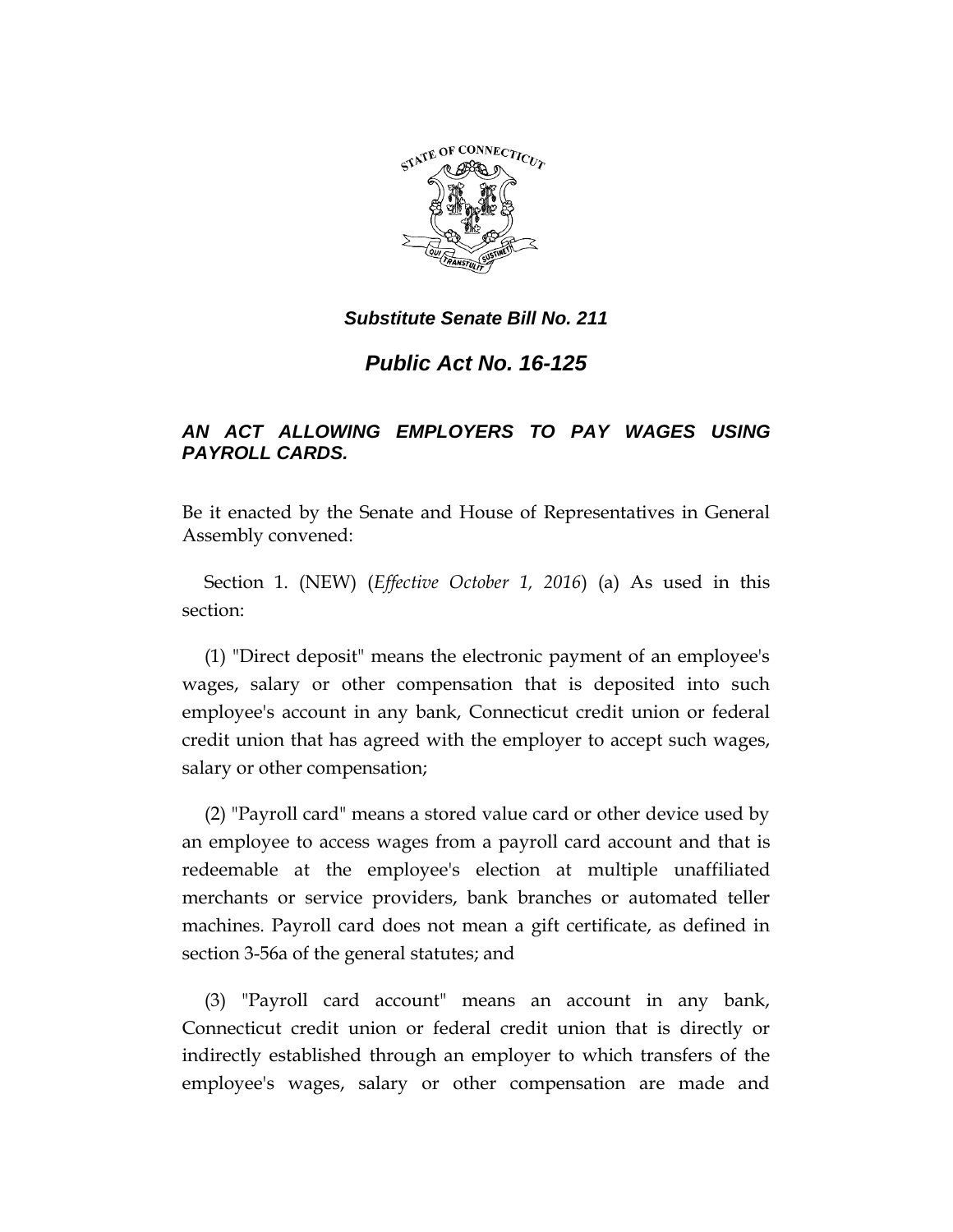accessed through the use of a payroll card and that is subject to the requirements of Regulation E, 12 CFR Part 1005, as from time to time amended.

(b) An employer may offer the use of payroll cards to deliver wages, salary or other compensation to employees, provided:

(1) Each employee has the option of receiving wages, salary or other compensation by direct deposit and by negotiable check; and

(2) The employee voluntarily and expressly authorizes, in writing or electronically, the payment of wages, salary or other compensation by means of a payroll card account without any intimidation, coercion or fear of discharge or reprisal from the employer for the employee's refusal to accept such payment of wages, salary or other compensation by means of a payroll card account. No employer shall make the payment of wages, salary or other compensation by means of a payroll card account a condition of employment or a condition for the receipt of any benefit or other form of remuneration for any employee.

(c) Prior to an employee electing to receive wages, salary or other compensation by means of a payroll card account, each employer using payroll card accounts to deliver wages, salary or other compensation to an employee shall provide such employee with clear and conspicuous notice, in writing, and in the language the employer normally uses to communicate employment-related polices to his or her employees, of the following:

(1) That payment of wages, salary or other compensation by means of a payroll card account is voluntary and the employee may instead choose to receive wages, salary or other compensation by either direct deposit or by negotiable check;

(2) The terms and conditions relating to the use of the payroll card, including an itemized list of fees that may be assessed by the card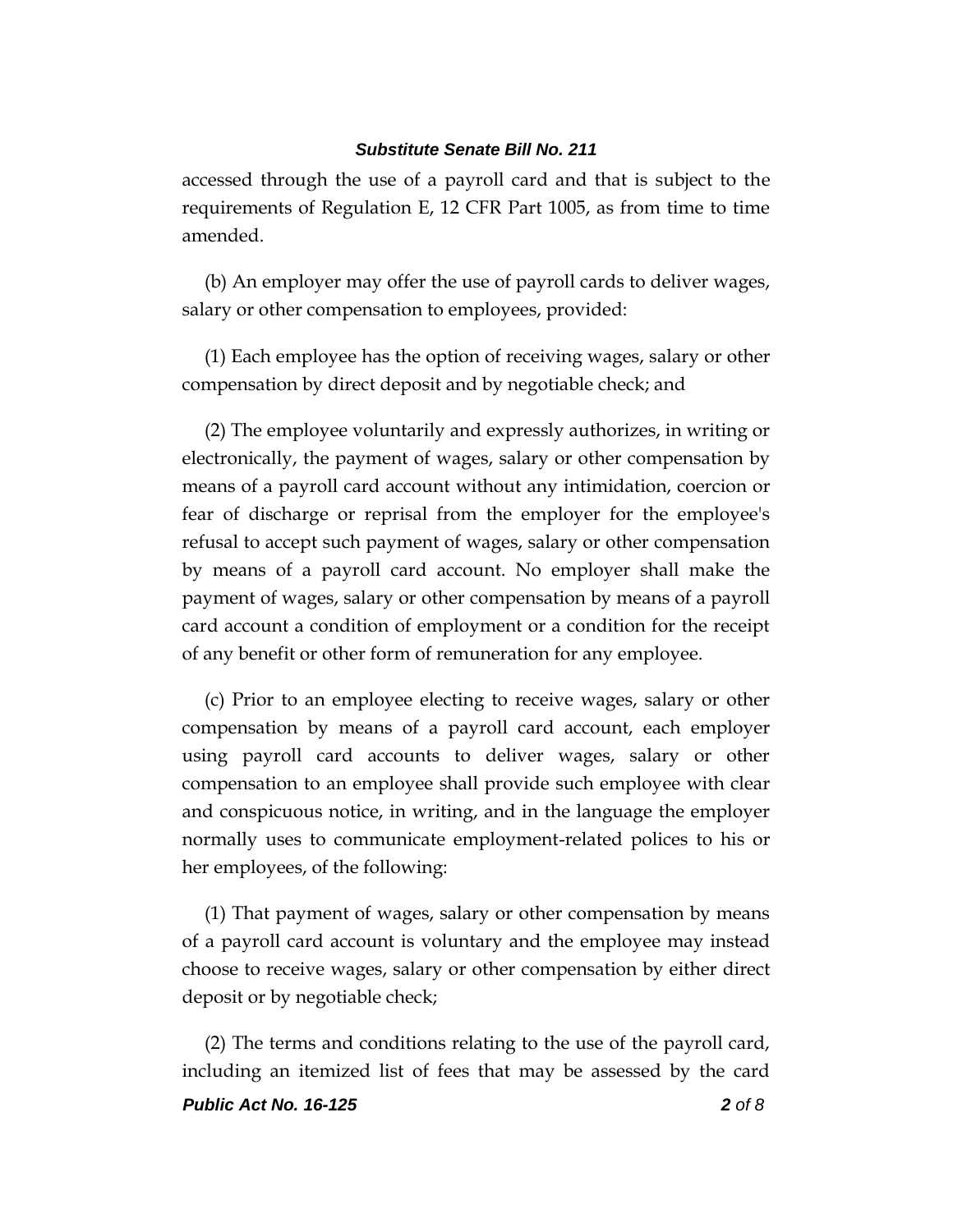issuer and their amounts;

(3) The methods available to employees both for accessing their full wages, salary or other compensation in lawful money of the United States without any transaction fee to the employee for such access and for avoiding or minimizing fees for use of the payroll card, including, but not limited to, a clear and conspicuous notice describing how to access wages, salary or other compensation without cost at automated teller machines, depository financial institutions or other convenient locations;

(4) The methods available to employees for checking their balances in the payroll card account without cost; and

(5) A statement indicating that third parties may assess additional fees.

(d) Each pay period, but not more frequently than each week, an employee with a payroll card shall be allowed to make at least three withdrawals from the payroll card account at no cost to the employee, one of which permits withdrawal of the full amount of the employee's net wages, salary or other compensation for the pay period at a depository financial institution or other convenient location.

(e) None of the employer's costs associated with paying wages, salary or other compensation using a payroll card or establishing the payroll card account shall be deducted from or charged against the wages, salary or other compensation delivered to the employee.

(f) (1) Neither the employer nor the payroll card issuer shall assess a fee to the employee for any of the following, regardless of how such fee is labeled: (A) Issuing the initial payroll card; (B) transferring wages, salary or other compensation from the employer to the payroll card account; (C) maintaining a payroll card account; (D) providing one replacement card per calendar year upon the employee's request;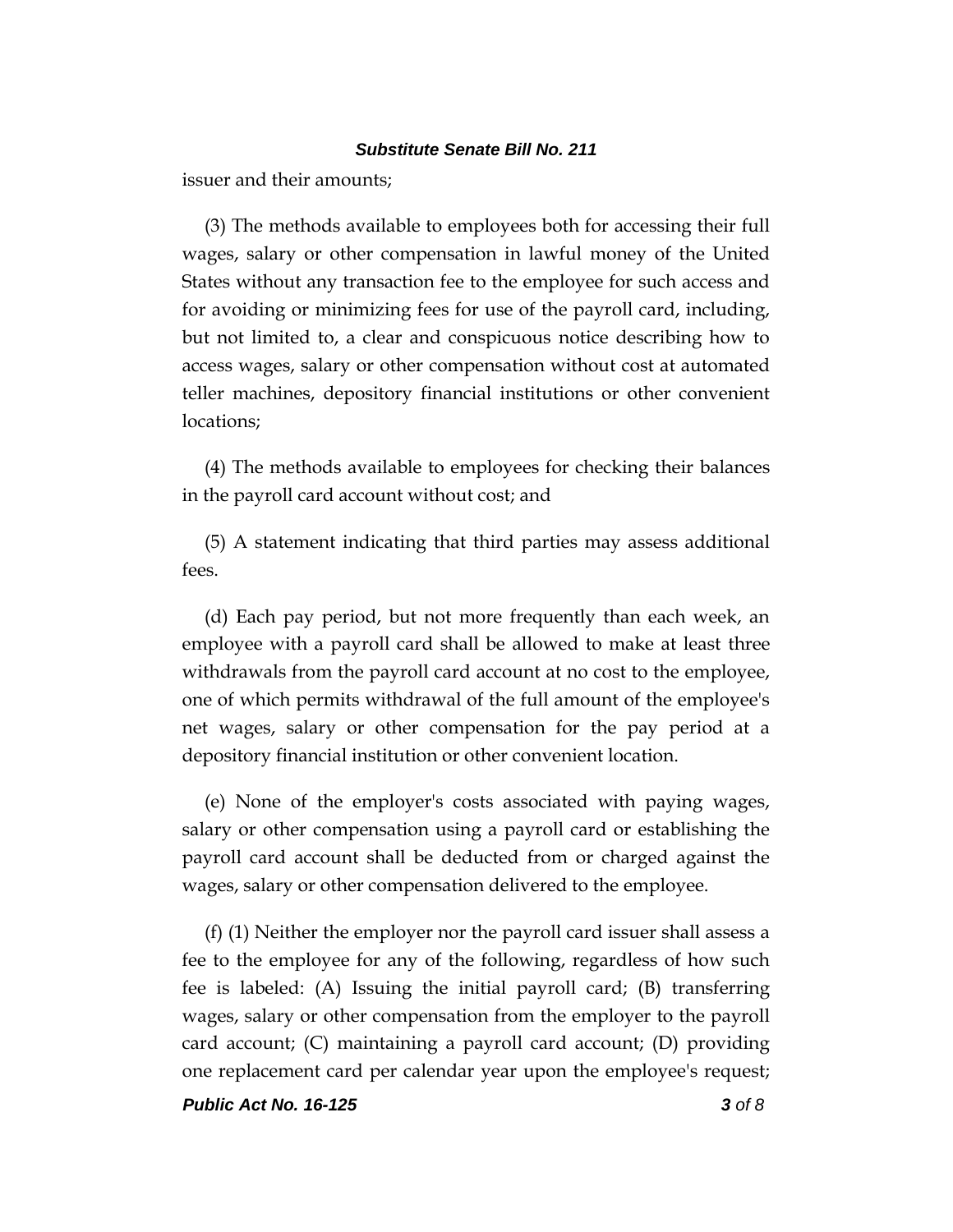(E) closing the payroll card account; (F) maintaining a low balance; (G) inactivity or dormancy of the payroll card account for the first twelve months of inactivity or dormancy; or (H) point-of-sale transactions.

(2) A payroll card may bear an expiration date, provided (A) the funds in the payroll card account do not expire; and (B) prior to the expiration date, the employee is provided with a replacement card, without charge, during the period when wages, salary or other compensation are applied to the payroll card account by the employer and for sixty days after the last transfer of wages, salary or other compensation is applied to the payroll card account by the employer.

(3) The payroll card account may escheat to the state pursuant to the provisions of section 3-57a of the general statutes.

(g) Each employer shall provide the employee a means of checking his or her payroll card account balance through an automated telephone system, automated teller machine or electronically without cost to the employee twenty-four hours per day and seven days per week.

(h) Neither the payroll card nor the payroll card account shall be linked to any form of credit and, to the extent technologically feasible, the payroll card account shall not allow for overdrafts. No fees or interest may be imposed upon the employee for an overdraft or the first two declined transactions of each calendar month.

(i) The employer shall furnish the employee with a statement of deductions made from his or her wages, salary or other compensation for each pay period in accordance with section 31-13a of the general statutes, as amended by this act.

(j) Each employee with a payroll card shall be permitted, on timely notice to the employer and without cost or fear of reprisal or discrimination or the assessment of any penalty, to receive his or her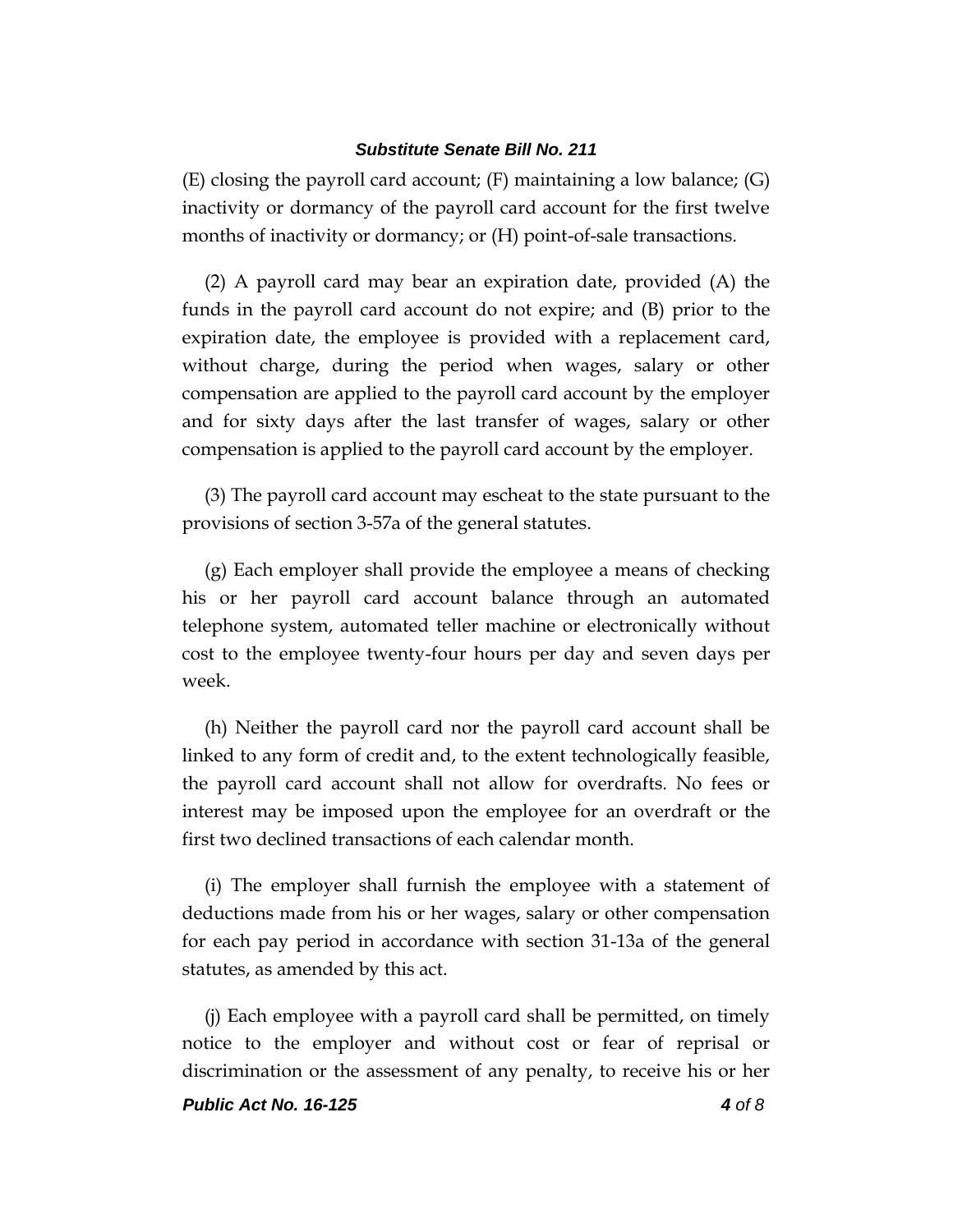wages, salary or other compensation by direct deposit into a personal account at any bank, Connecticut credit union or federal credit union that has agreed to accept such deposits or by negotiable check. The employer shall begin payment by direct deposit as soon as practicable but not later than the first pay day after fourteen days from receiving both the employee's request and the account information necessary to make the deposit, or by check as soon as practicable but not later than the first pay day after fourteen days from receiving the employee's request.

(k) Consumer protections, including transaction histories and advanced notice of changes in terms and conditions, shall be provided to each employee with a payroll card in accordance with Regulation E, 12 CFR Part 1005, as from time to time amended. Notwithstanding the foregoing, employees shall be provided the option to receive, on a monthly basis, automatic written transaction histories at no cost to the employee for a term of at least twelve months or until such option is cancelled by the employee. Renewal of the option to receive written transaction histories at no cost to the employee may be required by the employer upon expiration of the initial twelve-month term, and each twelve-month term thereafter.

(l) The payroll card shall be associated with an automated teller machine network that ensures the availability of a substantial number of in-network automated teller machines in the state.

(m) Wages, salary or other compensation paid to an employee using a payroll card shall be deposited in a payroll card account that is insured by the Federal Deposit Insurance Corporation or the National Credit Union Administration on a pass-through basis to the employee.

(n) A payroll card account that is used to receive only employee wages, salary or other compensation shall be exempt from execution or attachment (1) by creditors of the employer, and (2) under section 52-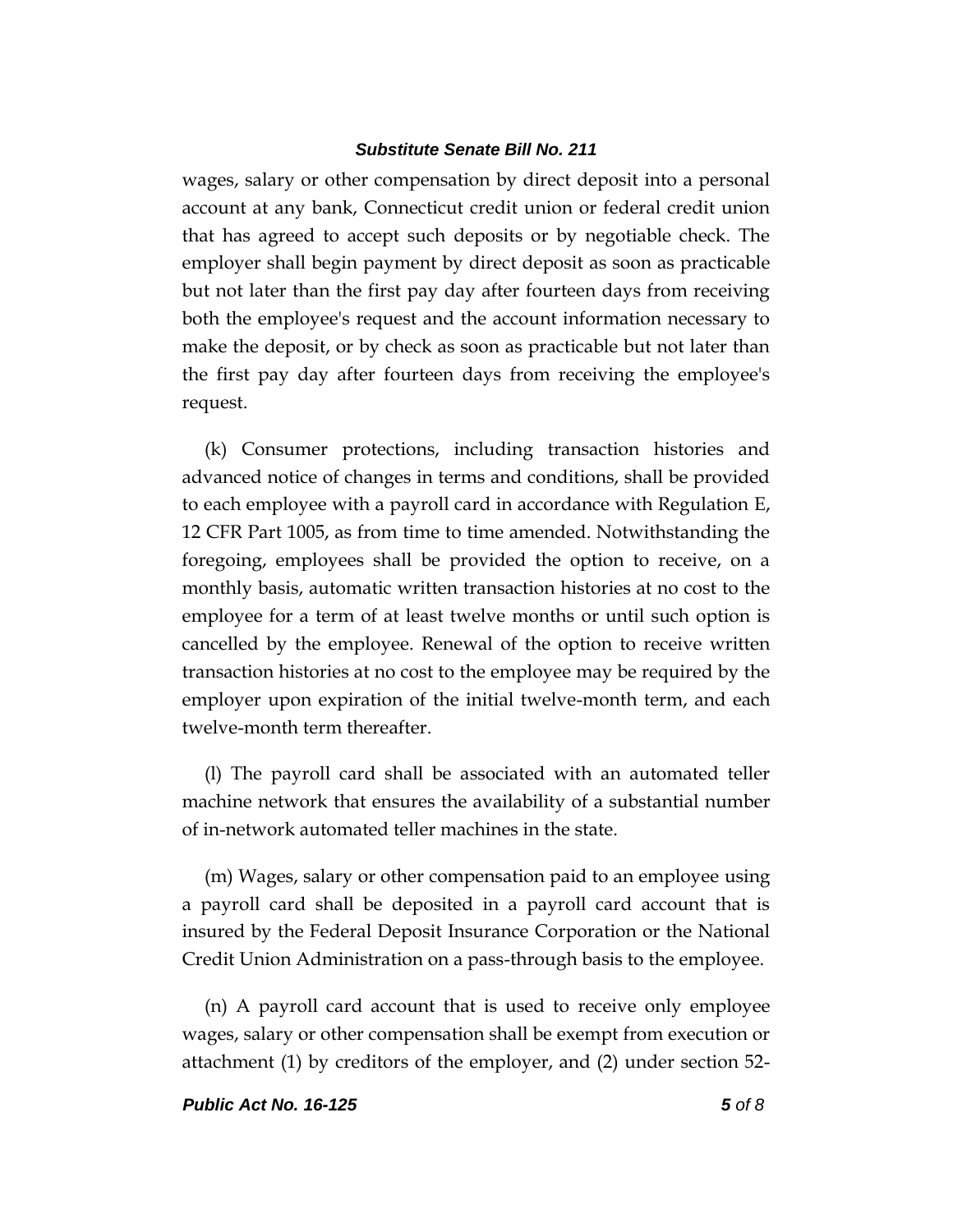367b of the general statutes.

(o) All notices required by the provisions of this section shall be clear and conspicuous.

(p) Nothing in this section shall be construed to preempt or override the terms of any collective bargaining agreement with respect to the methods by which an employer provides payment of wages, salary or other compensation to employees.

(q) Nothing in this section shall be construed to restrict the fees that a payroll card issuer may charge the employer pursuant to a payroll card agreement between the payroll card issuer and the employer, provided those fees are not charged to or passed on to any employee.

(r) The employer's obligations to the employee pursuant to the provisions of this section shall cease sixty days after the employeremployee relationship has ended.

(s) The Labor Commissioner, within available appropriations, may conduct a study of payroll card usage and the actual incidence of associated fees. Not later than October 1, 2018, the commissioner shall determine whether such a study shall be conducted, and shall report such determination, or the status or results of such a study if such a study has already been initiated or conducted, in accordance with the provisions of section 11-4a of the general statutes, to the joint standing committee of the General Assembly having cognizance of matters relating to labor.

(t) The Labor Commissioner may adopt regulations, in accordance with the provisions of chapter 54 of the general statutes, to ensure compliance with this section.

Sec. 2. Subsection (a) of section 31-71b of the general statutes is repealed and the following is substituted in lieu thereof (*Effective*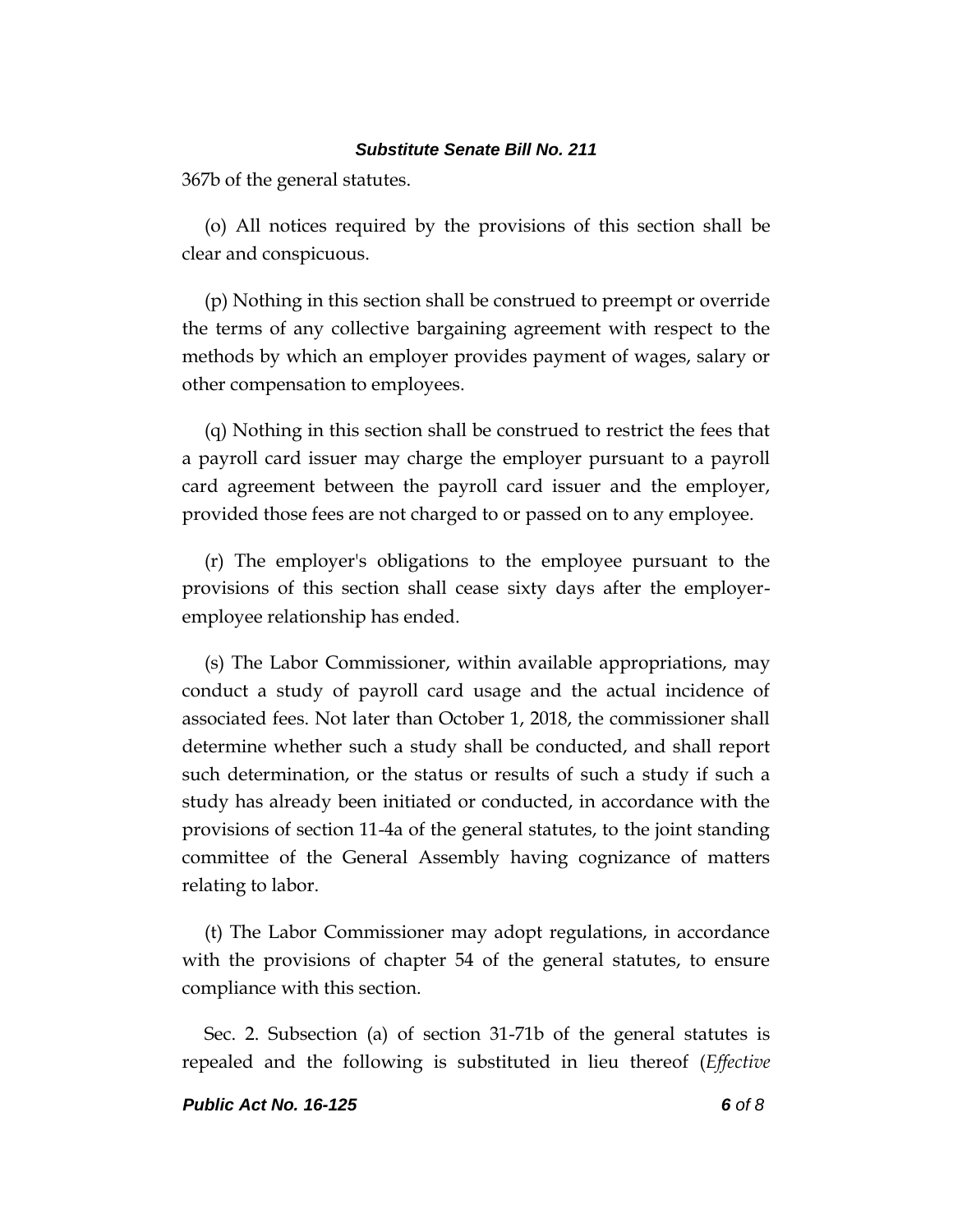*October 1, 2016*):

(a) (1) Except as provided in subdivision (2) of this subsection, each employer, or the agent or representative of an employer, shall pay weekly all **[**moneys**]** wages, salary or other compensation due each employee on a regular pay day, designated in advance by the employer **[**, in cash,**]** using one or more of the following methods: (A) Cash; (B) by negotiable checks; **[**or, upon an employee's written request, by credit to such employee's account in any bank that has agreed with the employer to accept such wage deposits**]** (C) upon an employee's written or electronic request, by direct deposit; or (D) by payroll card, provided the requirements of section 1 of this act are satisfied.

(2) Unless otherwise requested by the recipient, the Comptroller shall, as soon as is practicable, pay all wages due each state employee, as defined in section 5-196, by electronic direct deposit to such employee's account in any bank, Connecticut credit union or federal credit union that has agreed with the Comptroller to accept such wage deposits.

Sec. 3. Section 31-13a of the general statutes is repealed and the following is substituted in lieu thereof (*Effective October 1, 2016*):

(a) With each wage payment each employer shall furnish to each employee, in writing or, with the employee's explicit consent, electronically, a record of hours worked, the gross earnings showing straight time and overtime as separate entries, itemized deductions and net earnings, except that the furnishing of a record of hours worked and the separation of straight time and overtime earnings shall not apply in the case of any employee with respect to whom the employer is specifically exempt from the keeping of time records and the payment of overtime under the Connecticut Minimum Wage Act or the Fair Labor Standards Act.

#### *Public Act No. 16-125 7 of 8*